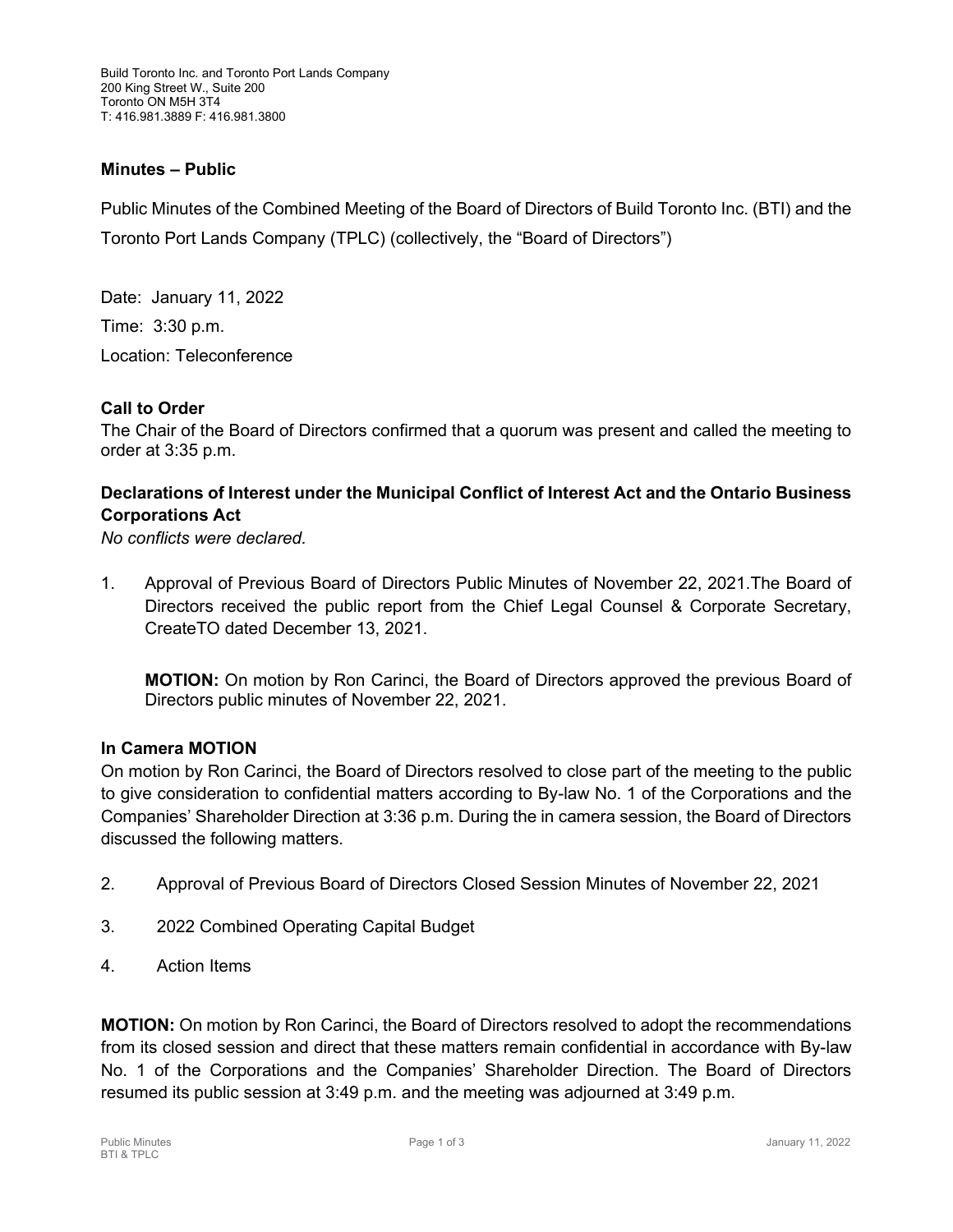# **Attendance:**

|                       | 3:34 p.m. to 3:36<br>p.m.<br><b>Public Session</b> | 3:36 p.m. to 3:49 p.m.<br>In-Camera Session | 3:49p.m. to<br>3:49p.m.<br><b>Public Session</b> |
|-----------------------|----------------------------------------------------|---------------------------------------------|--------------------------------------------------|
| Ron Carinci, Chair    | $\checkmark$                                       | $\checkmark$                                | $\checkmark$                                     |
| Ana Bailão            | $\checkmark$                                       | $\checkmark$                                | $\checkmark$                                     |
| Marni Dicker          | $\checkmark$                                       | $\checkmark$                                | $\checkmark$                                     |
| Paula Fletcher        | X                                                  | $\checkmark$                                | $\checkmark$                                     |
| <b>Dennis Fotinos</b> | $\checkmark$                                       | $\checkmark$                                | $\checkmark$                                     |
| Sandra Levy           | $\checkmark$                                       | $\checkmark$                                | $\checkmark$                                     |
| <b>Allison Mendes</b> | $\checkmark$                                       | $\checkmark$                                | $\checkmark$                                     |
| Marcie Zajdeman       | $\checkmark$                                       | $\checkmark$                                | $\checkmark$                                     |

 $\checkmark$  Members were present for some or all of the time indicated.

x Members not present for some or all of the time indicated

**Also Present** (at the invitation of the Board):

Ashutosh Sanghvi, Controller, Budget Planning and Forecasting, CreateTO Don Logie, Senior Vice President, Development, CreateTO Fariha Husain, Manager, Strategic Policy & Corporate Priorities, CreateTO Jaspreet Hansra-Kulasingam, Chief Financial Officer, CreateTO Jeff Mustoe, Director, Procurement & Strategic CreateTO Justin Kong, Legal Counsel, CreateTO Mary Ormond, Chief Legal Counsel and Corporate Secretary, CreateTO Mike Whelan, Senior Vice-President Development, CreateTO Ronald Ro, Manager, Transaction Services, CREM Susan O'Neill, Director, Communications and Marketing, CreateTO Vic Gupta, Senior Vice President, Strategic Development, CreateTO Recording Staff: Lisa Palumbo, Senior Law Clerk, CreateTO